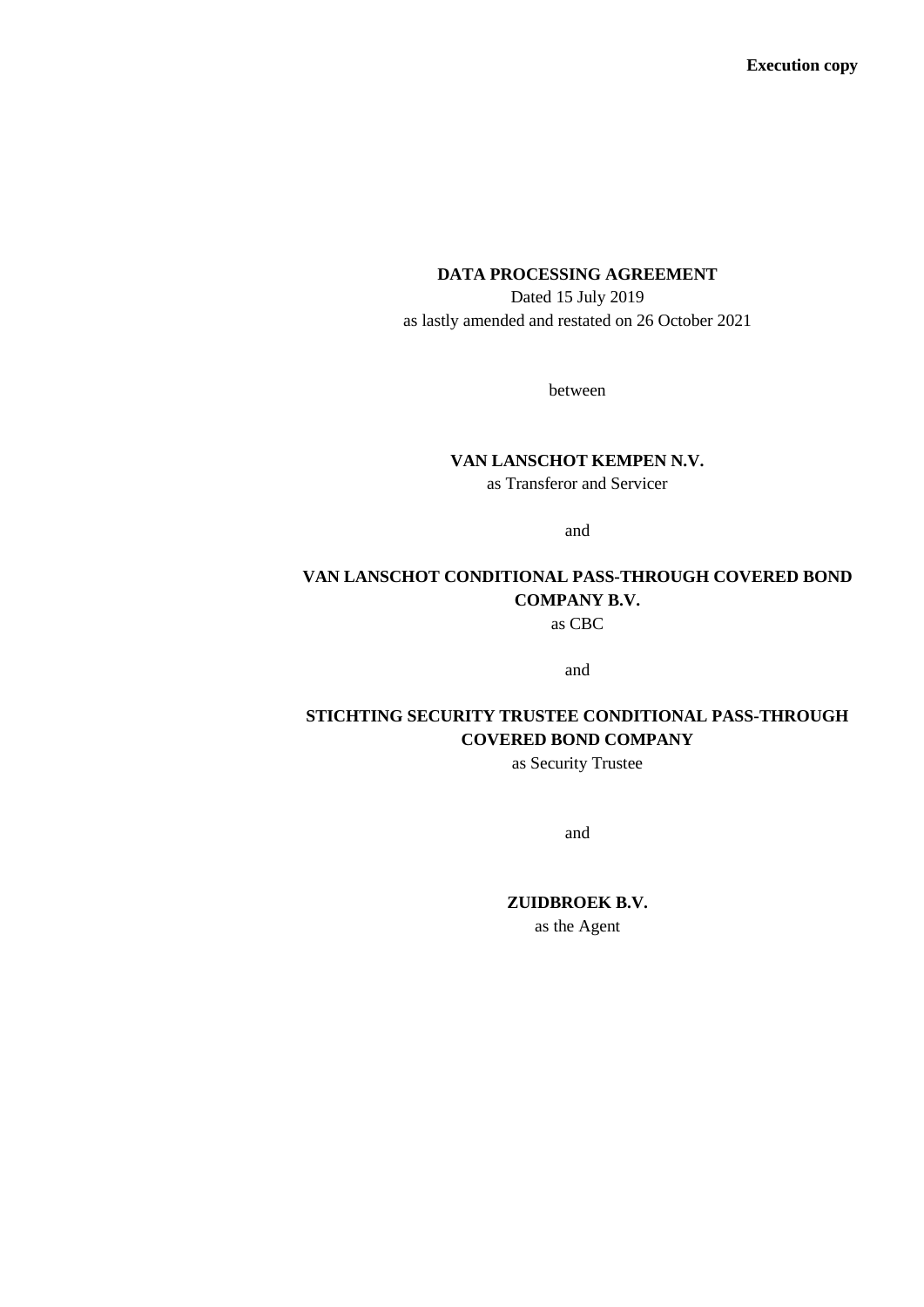2

Van Lanschot Kempen/CPTCB1 Programme Update 2021 Data Processing Agreement

# **TABLE OF CONTENTS**

| <b>Clause</b> |  | page |  |
|---------------|--|------|--|
| 1.            |  |      |  |
| 2.            |  |      |  |
| 3.            |  |      |  |
| 4.            |  |      |  |
| 5.            |  |      |  |
| 6.            |  |      |  |
| 7.            |  |      |  |
| 8.            |  |      |  |
| 9.            |  |      |  |
| 10.           |  |      |  |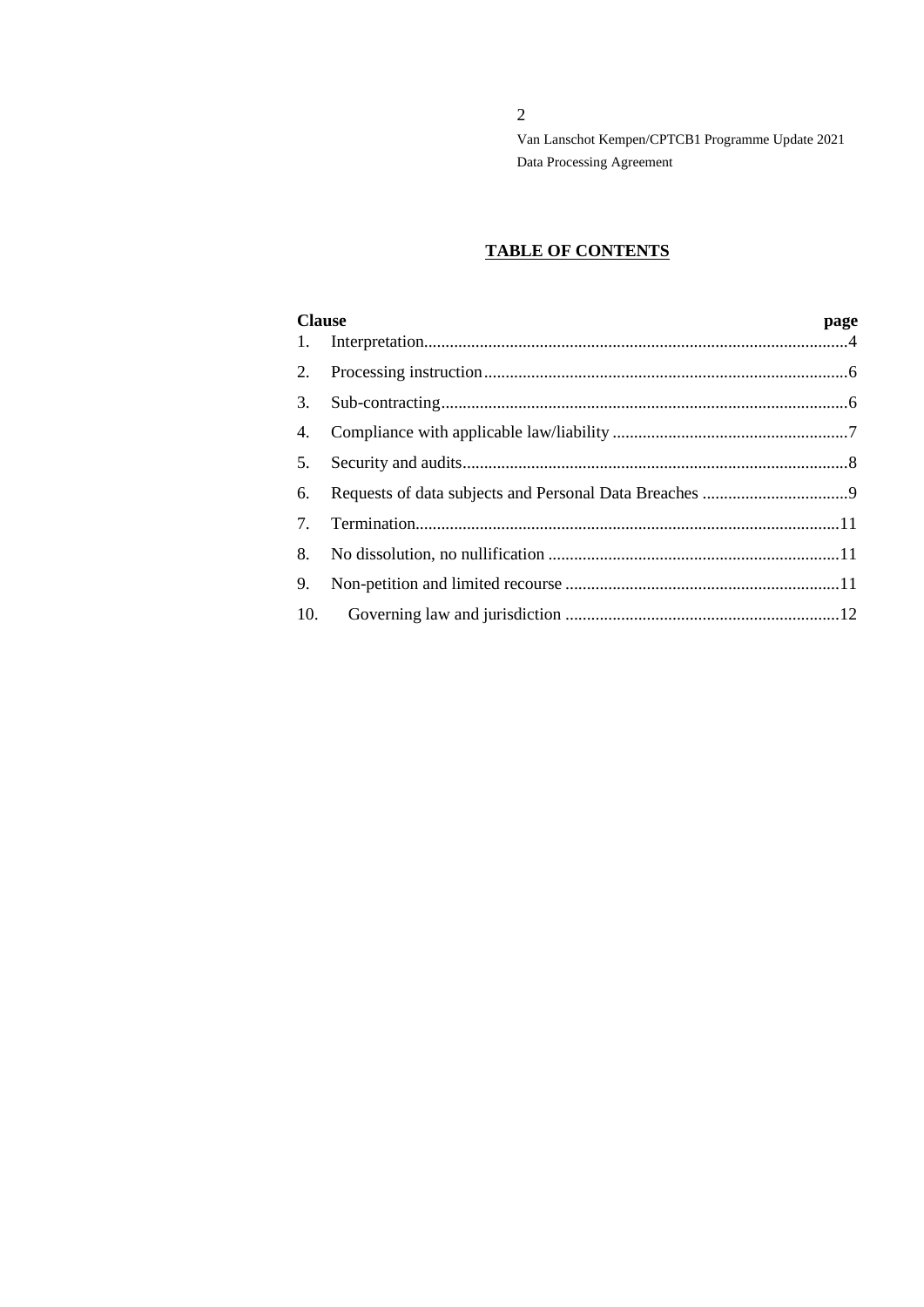**THIS DATA PROCESSING AGREEMENT** is dated 15 July 2019 as lastly amended and restated on 26 October 2021 and made between:

- 1. **VAN LANSCHOT KEMPEN N.V.** (previously named Van Lanschot Kempen Wealth Management N.V.), a public company with limited liability (*naamloze vennootschap met beperkte aansprakelijkheid*) organised under the laws of the Netherlands, and established in 's-Hertogenbosch, the Netherlands;
- 2. **VAN LANSCHOT CONDITIONAL PASS-THROUGH COVERED BOND COMPANY B.V.**, a private company with limited liability (*besloten vennootschap met beperkte aansprakelijkheid*) organised under the laws of the Netherlands, and established in Amsterdam, the Netherlands;
- 3. **STICHTING SECURITY TRUSTEE VAN LANSCHOT CONDITIONAL PASS-THROUGH COVERED BOND COMPANY**, a foundation (*stichting*) organised under the laws of the Netherlands, and established in Amsterdam, the Netherlands; and
- 4. **ZUIDBROEK B.V.**, a private company with limited liability (*besloten vennootschap met beperkte aansprakelijkheid*) organised under the laws of the Netherlands, and established in Amsterdam, the Netherlands (hereinafter referred to as the "**Agent**").

## **WHEREAS:**

- A. The Issuer has on 2 March 2015 set up a covered bond programme pursuant to which the Issuer will issue Covered Bonds from time to time. (the "**Programme**").
- B. As part of the Programme, the Transferor, the Security Trustee and the CBC will, among others, enter into the Guarantee Support Agreement pursuant to which the Transferor will sell and assign to the CBC the Relevant Mortgage Receivables and the Beneficiary Rights relating thereto.
- C. Also as part of the Programme, the CBC and the Security Trustee will enter into the Security Trustee Receivables Pledge Agreement, pursuant to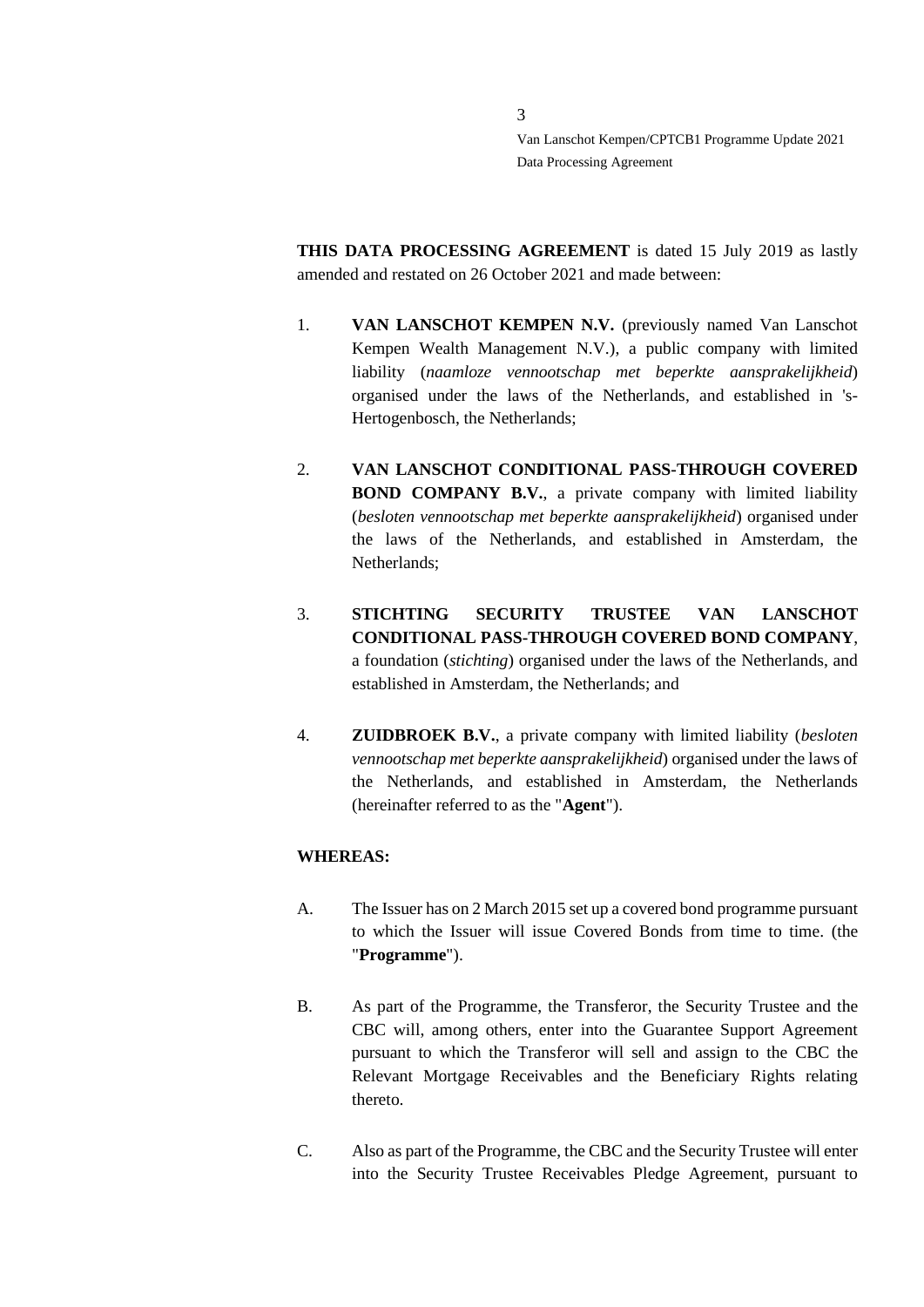which the CBC will pledge the Mortgage Receivables and the Beneficiary Rights relating thereto to the Security Trustee.

- D. The details of the Mortgage Receivables are set out on the List of Mortgage Loans (whether or not in electronic form), attached to the relevant Deed of Sale, Assignment and Pledge and updated on a monthly basis.
- E. The Transferor, the CBC and the Security Trustee have entered into the Deposit Agreement with the Agent in respect of the deposit of the Escrow List of Loans, which list, for the avoidance of doubt, includes in encrypted form (a) the name and address of the debtors under the Relevant Mortgage Receivables and (b) the address of the property encumbered with the mortgage right, if different from (a), which list will only be released on the terms and subject to the conditions as set out in the Deposit Agreement.
- F. The names and addresses of the debtors and the addresses of the property referred to under E. qualify as personal data within the meaning of the General Data Protection Regulation.
- G. The Transferor qualifies as a Controller under the General Data Protection Regulation. Following an Issuer Event of Default, the Servicer, the CBC and the Security Trustee may qualify as Controllers under the General Data Protection Regulation.
- H. In respect of the Processing pursuant to the Deposit Agreement, the Agent will qualify as a Processor within the meaning of the General Data Protection Regulation acting on behalf of the Relevant Controller.
- I. The parties to this Agreement wish to make the contractual arrangements as required by article 28 of the General Data Protection Regulation and related provisions.

### **IT IS AGREED** as follows:

### <span id="page-3-0"></span>**1. INTERPRETATION**

1.1 In this Agreement (including its recitals), except so far as the context otherwise requires, words, expressions and capitalised terms used herein and not otherwise defined or construed herein shall have the same meaning as defined or construed in the master definitions agreement dated the date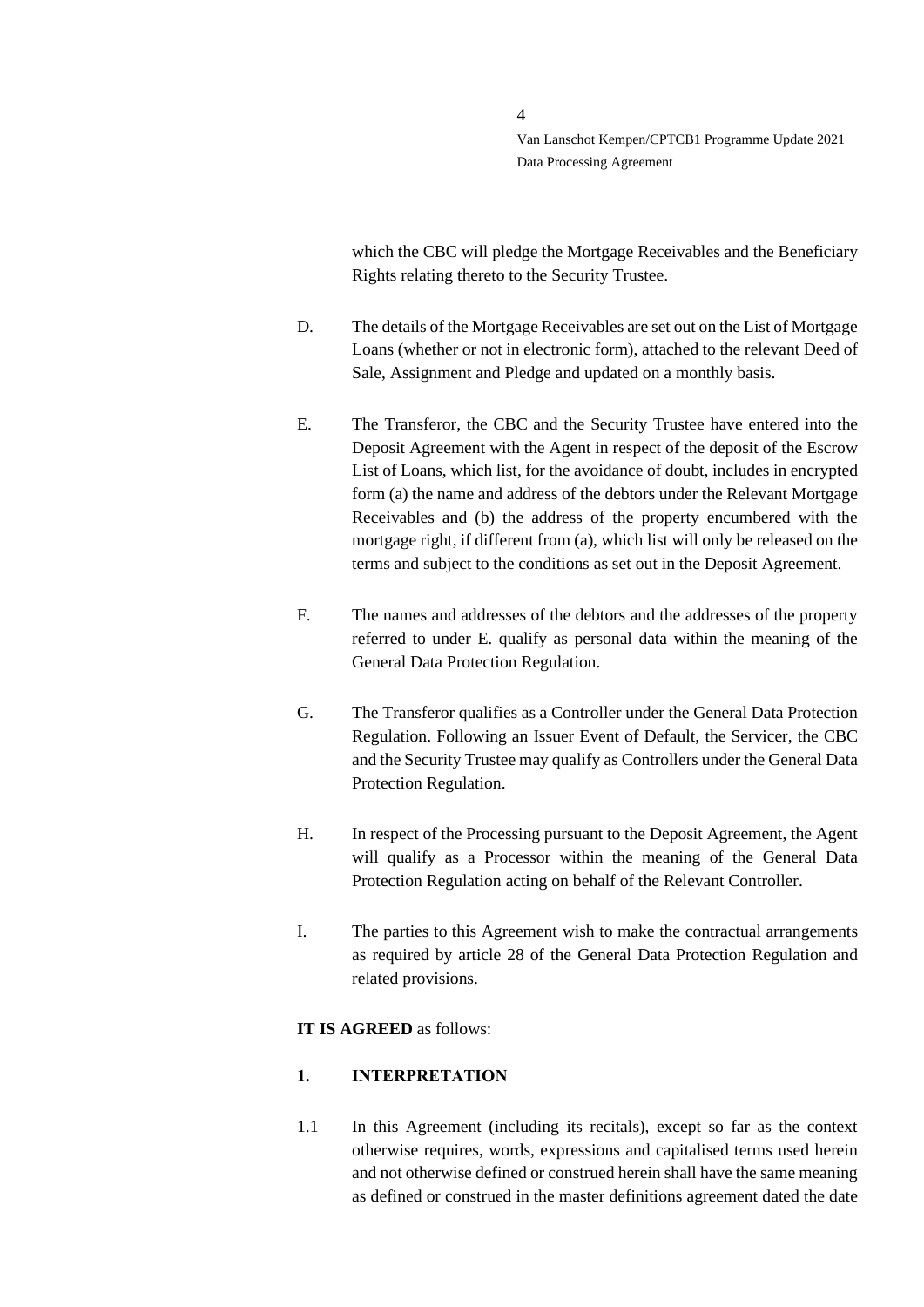hereof and signed by, amongst others, the Transferor, the Servicer, the Security Trustee and the CBC, as the same may be amended, restated, supplemented or otherwise modified from time to time (the "**Master Definitions Agreement**").

- 1.2 The rules of usage and of interpretation as set forth in the Master Definitions Agreement shall apply to this Agreement, unless otherwise provided herein.
- 1.3 In this Agreement (including its recitals), except so far as the context otherwise requires:
	- a. capitalised terms used herein and not otherwise defined herein or in the Master Definitions Agreement, shall have the same meaning as defined or construed in the General Data Protection Regulation;
	- b. "**Personal Data**" means the Escrow Lists of Loans, which list, for the avoidance of doubt, includes in encrypted form (a) the name and address of the debtors under the Relevant Mortgage Receivables and (b) the address of the property encumbered with the mortgage right, if different from (a);
	- c. "**Personal Data Breach**" means any incident resulting in (potential) accidental or unlawful destruction, loss, alteration, unauthorised disclosure of, or access to the encrypted Personal Data which have been sent, stored or otherwise processed; and
	- d. "**Relevant Controller**" means (i) the Transferor and (ii) after an Issuer Event of Default, the CBC, the Security Trustee or the Servicer acting as agent (*opdrachtnemer*) of the CBC or the Security Trustee.
- 1.4 The expression "**Agreement**" shall herein mean this Data Processing Agreement including its annexes.
- 1.5 This Agreement expresses and describes Dutch legal concepts in English and not in their original Dutch terms. Consequently, this Agreement is concluded on the express condition that all words, terms and expressions used herein shall be construed and interpreted in accordance with Dutch law.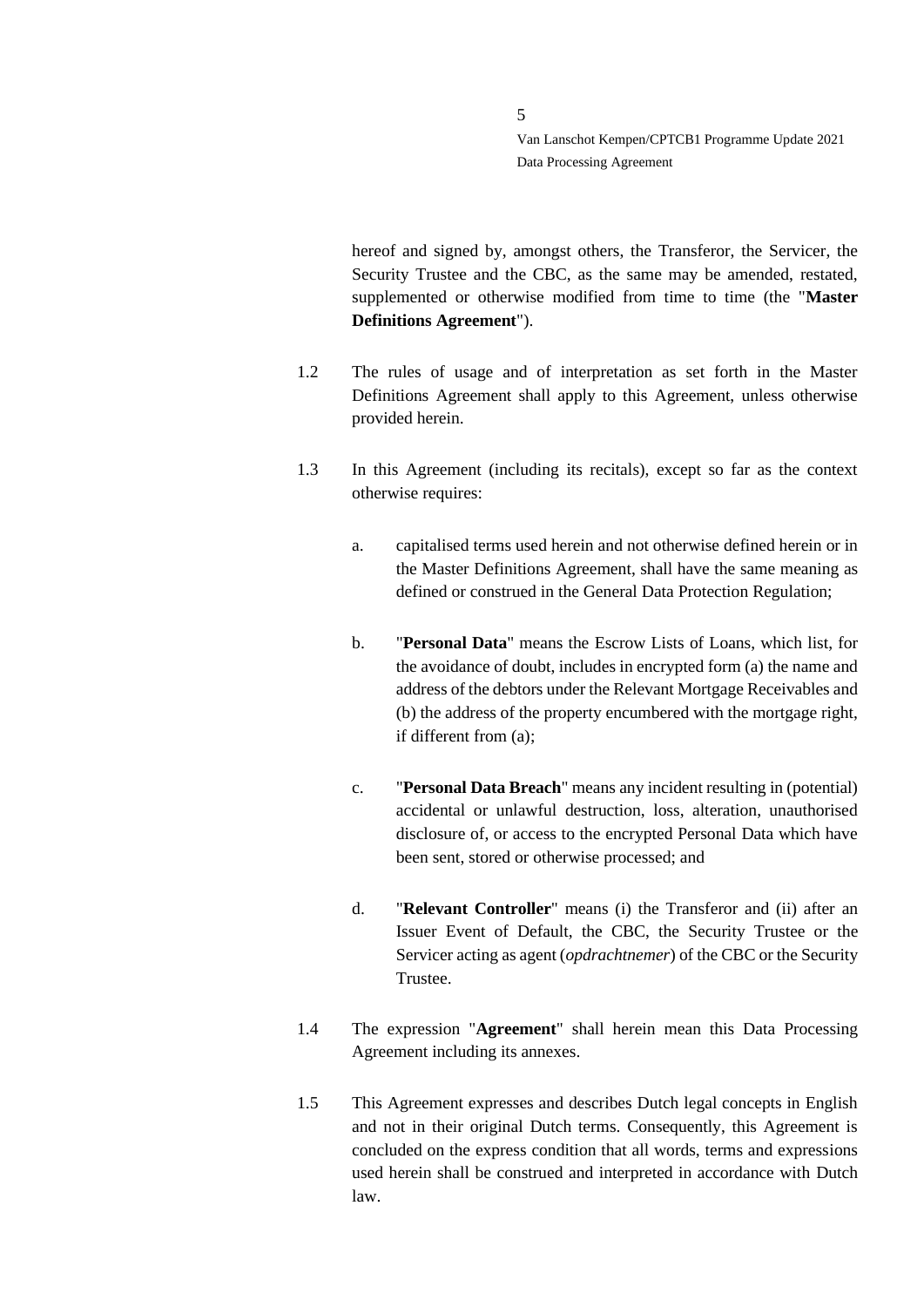1.6 For the avoidance of doubt, any amendment, restatement, supplement or other modification to any of this Agreement, including, for the avoidance of doubt its annexes, or, by reference, to the Master Definitions Agreement shall only be binding on the Agent, if the Agent has given its prior written consent thereto.

### <span id="page-5-0"></span>**2. PROCESSING INSTRUCTION**

- 2.1 For the duration of the Deposit Agreement, the Agent shall perform the Processing necessary to carry out the Deposit Agreement, as specified in Schedule 1.
- 2.2 The Agent shall only process the Personal Data pursuant to and in accordance with documented instructions of the Relevant Controller and for the purpose of the Deposit Agreement, unless required to do so by EU or EU member state law to which the Agent is subject. In this case, the Agent shall inform the Relevant Controller of that legal requirement before processing, unless the law prohibits this on important grounds of public interest. Subsequent instructions may also be given by the Relevant Controller throughout the duration of the processing of the Personal Data. These instructions shall always be documented.
- 2.3 The Agent shall provide access to the Personal Data only to its employees having a need to have access to carry out the instructions of the Relevant Controller in accordance with the Deposit Agreement. The categories of employees with access to the Personal Data are specified in Schedule 1.

## <span id="page-5-1"></span>**3. SUB-CONTRACTING**

3.1 The Agent shall not sub-contract the Processing of the Personal Data to any third party without the prior written consent of the Relevant Controller. Any sub-contracting shall be based on written agreements providing that the Processing has to take place in accordance with the instructions of Relevant Controller and imposing at least the same obligations on the subcontractor as are imposed on the Agent in this Agreement. The Agent shall ensure that the sub-processor complies with the obligations to which the processor is subject pursuant to this Agreement and the General Data Protection Regulation. At the request of the Relevant Controller, the Agent shall provide the Relevant Controller with a copy of any sub-processor agreement and of any subsequent amendments.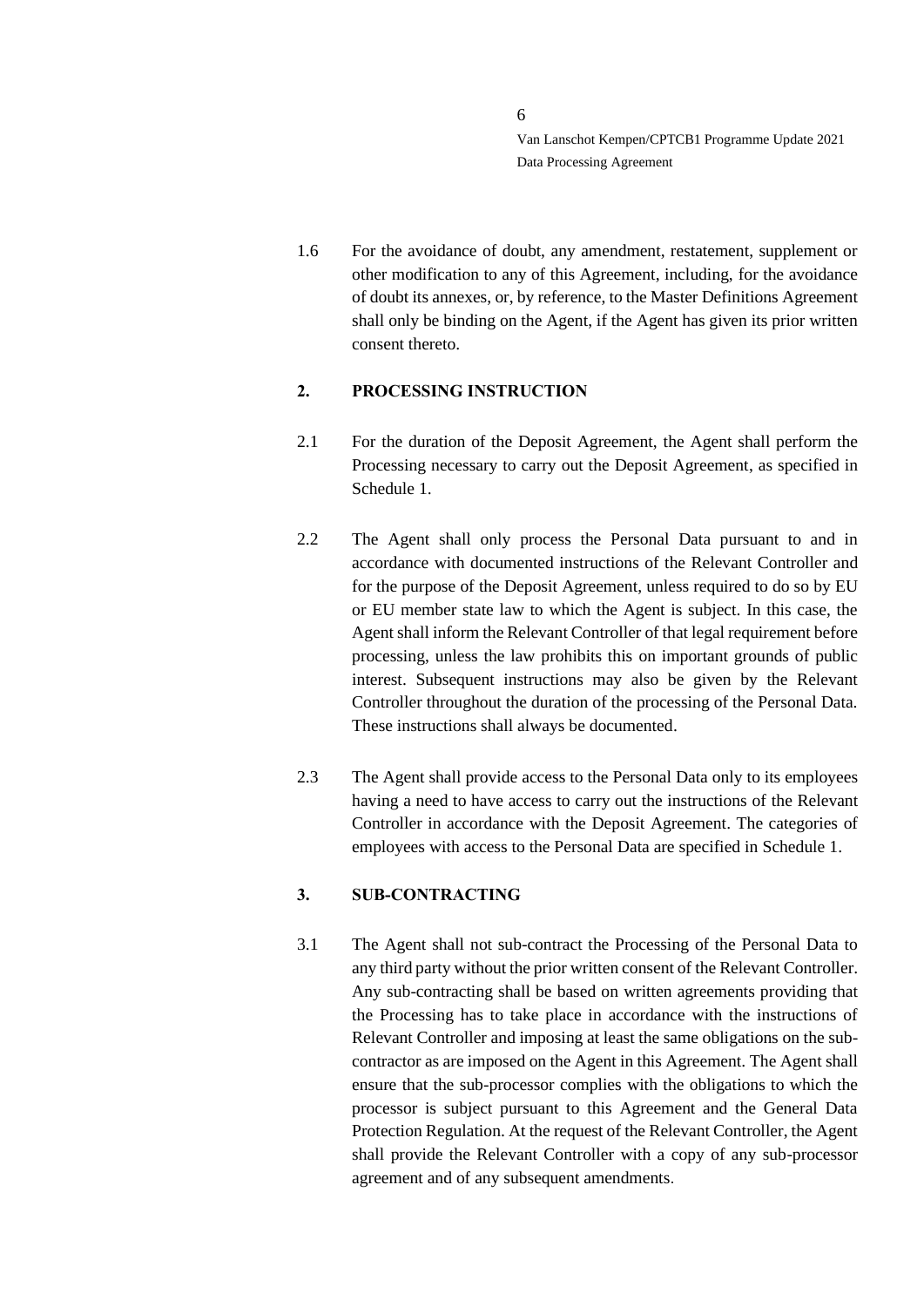- 3.2 The Relevant Controller provides its prior consent for engaging the subcontractors listed in Schedule 1. The Agent shall specifically inform the Relevant Controller in writing of any intended changes to that list through the addition or replacement of sub-processors in advance, thereby giving the Relevant Controller sufficient time to be able to object to such changes prior to the engagement of the concerned sub-processor(s). The Agent shall provide the Relevant Controller with the information reasonably requested by the Relevant Controller to enable the Relevant Controller to exercise the right to object. In the event the Relevant Controller objects and the Agent cannot comply with the objections made, the Agent shall inform the Relevant Controller hereof in writing as soon as reasonably practicable and the Agent and the Relevant Controller shall as a sole remedy have the termination rights set out in Clause 5.1(b) and 5.2, respectively, of the Deposit Agreement, without any costs or damages being due by any party to this Agreement in connection therewith.
- 3.3 Any sub-contracting in accordance with this Clause shall not in any way relieve the Agent from its obligations under this Agreement in respect of the provision of any of the Processing operations for which it shall continue to be liable as if no such appointment had been made and as if the acts and omissions of the sub-contractor were the acts and omissions of the Agent. The Agent shall notify the Relevant Controller of any failure by the subprocessor to fulfil its contractual obligations.
- 3.4 The Agent shall not transfer any of the Personal Data to a country outside the European Economic Area ("**EEA**") without the prior consent of the Relevant Controller. Any transfer of Personal Data to a country outside the EEA shall be in compliance with the conditions for lawful transfer of personal data pursuant to the General Data Protection Regulation.

## <span id="page-6-0"></span>**4. COMPLIANCE WITH APPLICABLE LAW/LIABILITY**

- 4.1 In Processing the Personal Data, the Agent shall comply with its obligations pursuant to the General Data Protection Regulation. In the event a mandatory provision of EU or EU member state law imposes an obligation on the Agent to deviate from instructions of the Relevant Controller, it shall inform the Relevant Controller hereof in advance unless the law prohibits this on important grounds of public interest.
- 4.2 The Agent shall immediately inform the Relevant Controller if in the Agent's opinion, instructions given by the Relevant Controller infringe the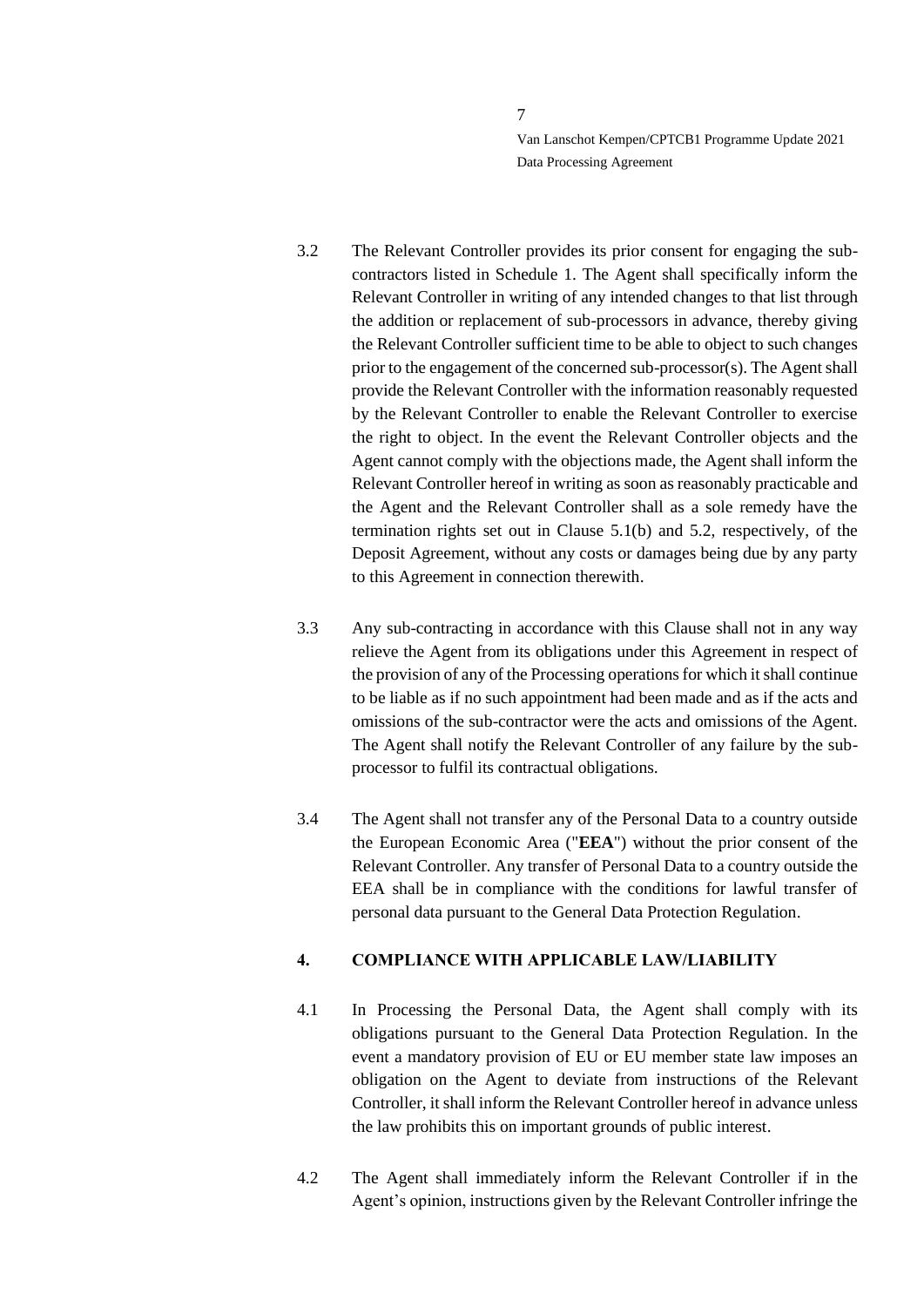General Data Protection Regulation or the relevant EU or EU member state data protection provisions.

- 4.3 The Agent shall not be liable for any mistake of fact or error of judgment by it or for any other acts or omissions by it of any kind whatsoever unless caused by gross negligence (*grove nalatigheid*), wilful misconduct (*opzet*) or fraud and shall be entitled to rely upon any (fax or photo copy of a) written statement or notice and signatures thereon presented to it in connection with this Agreement.
- 4.4 The Transferor, the CBC and the Security Trustee irrevocably and unconditionally, and jointly and severally, undertake to indemnify the Agent on first demand against any loss, damage or other liability incurred by the Agent in connection with or as a result of its acting as Agent, unless caused by gross negligence, wilful misconduct or fraud of the Agent, provided that if the Agent intends to make a claim under this Clause:
	- a. it will claim from the Transferor first;
	- b. the CBC and the Security Trustee will be liable under this Clause only if the Transferor does not timely or duly perform its obligations under this Clause; and
	- c. the CBC and the Security Trustee have recourse (*regres*) against the Transferor for any and all amounts paid by them to the Agent under or pursuant to this Clause.

### <span id="page-7-0"></span>**5. SECURITY AND AUDITS**

5.1 Taking into account the state of the art, the costs of implementation and the nature, scope, context and purposes of the Processing as well as the risk of varying likelihood and severity for the rights and freedoms of natural persons, the Agent shall implement appropriate technical and organisational measures to ensure a level of security in respect of the Personal Data appropriate to the risk. In assessing the appropriate level of security, account shall be taken in particular of the risks that are presented by the Processing, in particular from accidental or unlawful destruction, loss, alteration, unauthorised disclosure of, or access to Personal Data transmitted, stored or otherwise processed.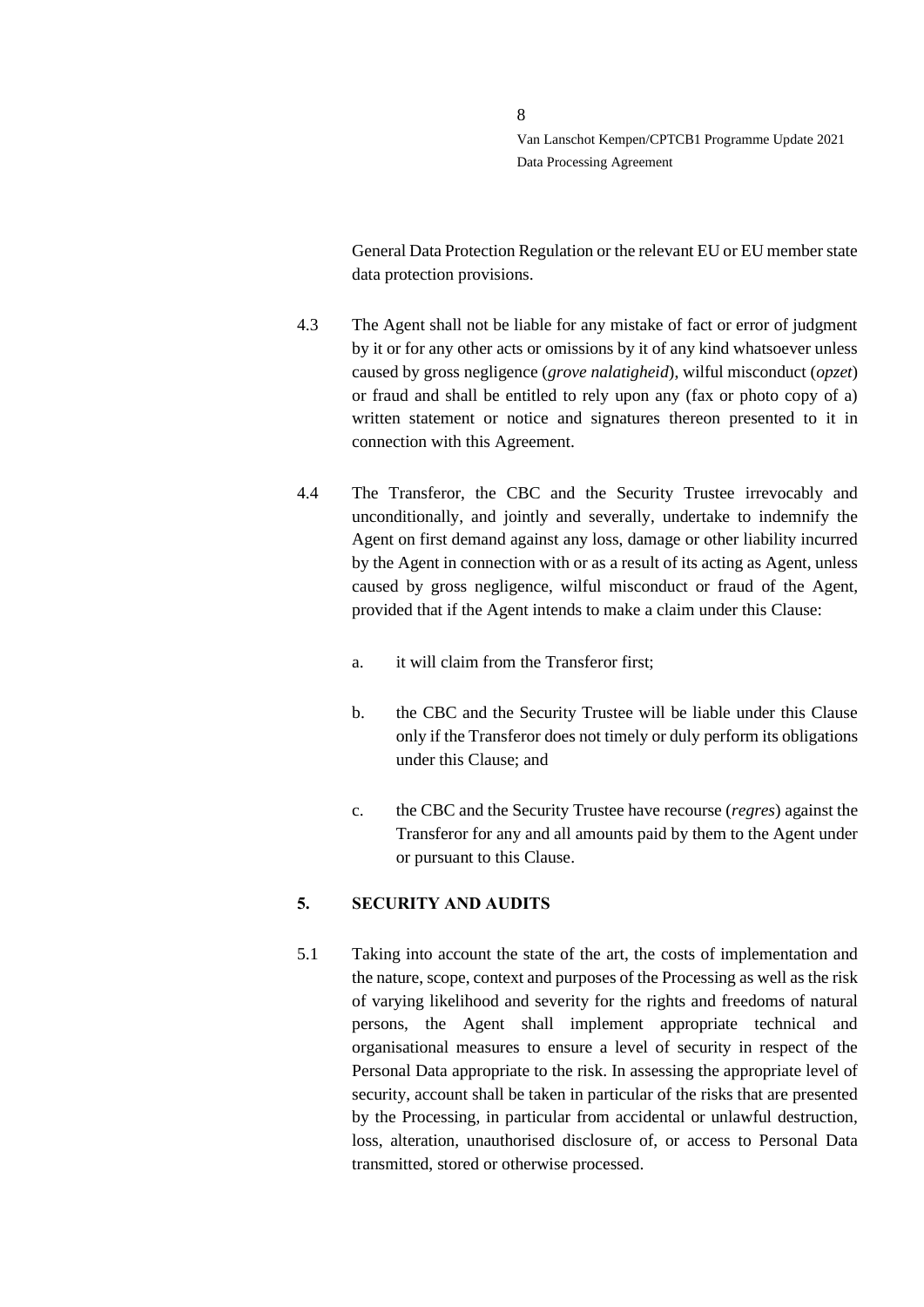- 5.2 The security measures taken by the Agent are listed in Schedule 2. The Agent shall specifically inform the Relevant Controller in writing of any intended changes to that list, thereby giving the Relevant Controller sufficient time to be able to object to such changes prior to the effectuation of the change. The Agent shall provide the Relevant Controller with the information reasonably requested by the Relevant Controller to enable the Relevant Controller to exercise the right to object. In the event the Relevant Controller objects and the Agent cannot comply with the objections made, the Agent shall inform the Relevant Controller hereof in writing as soon as reasonably practicable and the Agent and the Relevant Controller shall as a sole remedy have the termination rights set out in Clause 5.1(b) and 5.2, respectively, of the Deposit Agreement, without any costs or damages being due by any party to this Agreement in connection therewith.
- 5.3 The Agent shall keep the Personal Data and the conditions under which they are processed in complete confidence and guarantees that its employees with access to the Personal Data are bound to keep the Personal Data and the conditions under which they are processed strictly confidential and will only process the Personal Data to carry out the written instructions of the Relevant Controller for the purposes of the Deposit Agreement.
- 5.4 The parties to this Agreement must be able to demonstrate compliance with this Agreement. The Agent shall make available to the Transferor, the CBC and the Security Trustee all information requested to demonstrate compliance with this Agreement and shall at the request of the Transferor, the CBC or the Security Trustee allow for and contribute to audits including inspections conducted by the Transferor, the CBC and the Security Trustee or a third party or auditor mandated by any of them.

### <span id="page-8-0"></span>**6. REQUESTS OF DATA SUBJECTS AND PERSONAL DATA BREACHES**

6.1 The Agent shall provide the Relevant Controller with all necessary cooperation to comply with a request of the Data Subject on the basis of the General Data Protection Regulation in respect of the Processing of personal data or a request of the Supervisory Authority. The Agent shall promptly inform the Relevant Controller of any such request received by it and shall not deal with such a request without prior instruction to do so by the Relevant Controller.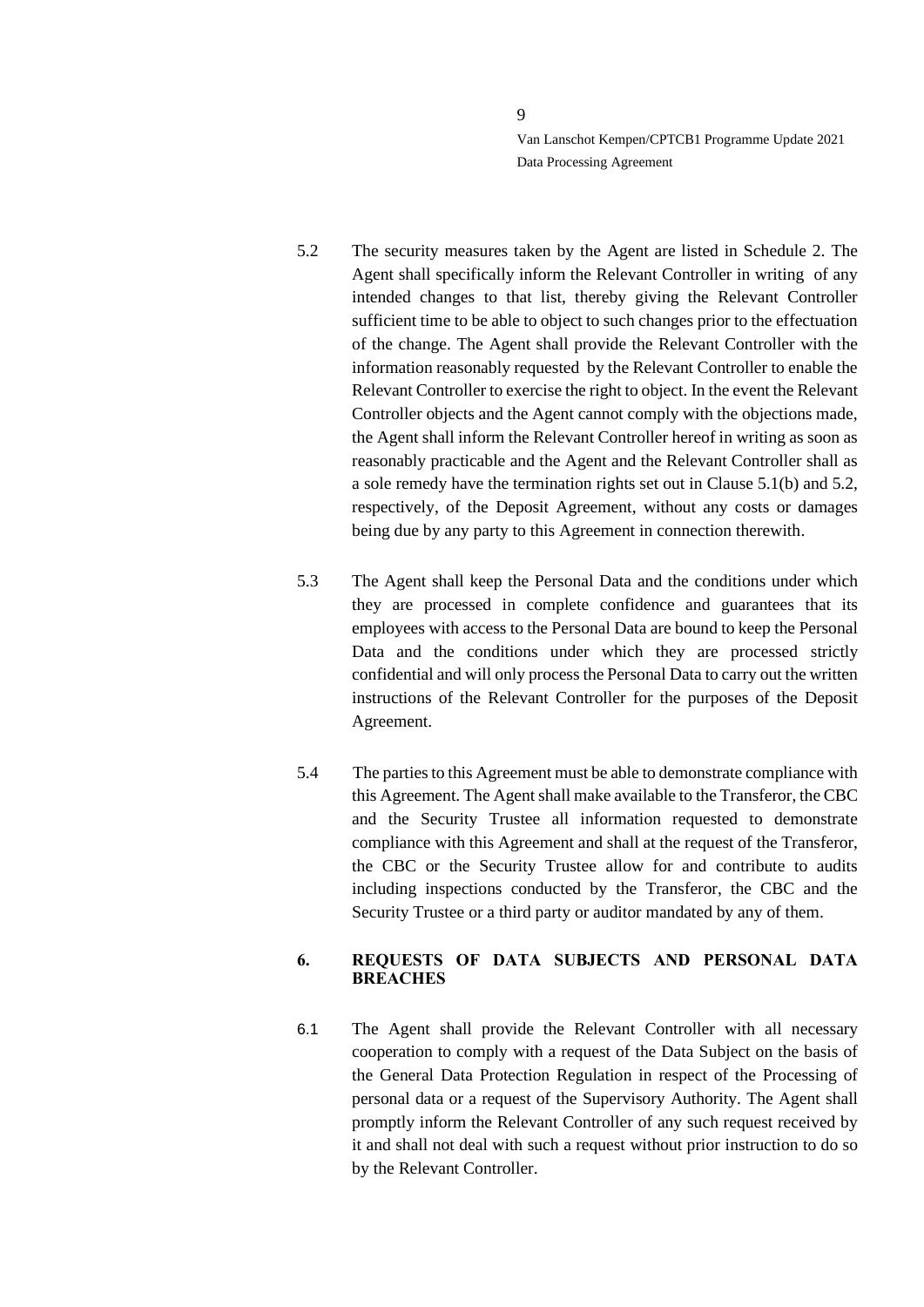- 6.2 In the case of a Personal Data Breach, the Agent shall inform the Relevant Controller thereof without delay, but ultimately within 24 hours after the Agent has become aware thereof. The Agent shall provide the Relevant Controller at its first request and without undue delay with the requested information reasonably necessary to enable the Relevant Controller to document the breach and to notify the Supervisory Authority and the Data Subjects thereof, as required by the General Data Protection Regulation. After consultation with the Relevant Controller (unless in view of the nature of the breach, such consultation cannot be awaited) the Agent shall take all measures necessary to restrict (possible) adverse consequences of the Personal Data Breach and to prevent similar future breaches.
- 6.3 Taking into account the nature of the processing and the information available to the Agent, the Agent shall assist the Transferor, the CBC and the Security Trustee with the performance of their obligations relating to:
	- a. Data Protection Impact Asessments, where a type of processing is likely to result in a high risk to the rights and freedoms of natural persons;
	- b. the prior consultation of the Supervisory Authority where a Data Protection Impact Assessment indicates that the processing would result in a high risk in the absence of measures taken by the Relevant Controller to mitigate that risk;
	- c. ensuring that personal data is accurate and up to date, by informing the Relevant Controller without delay if the processor becomes aware that the personal data it is processing is inaccurate or becomes outdated; and
	- d. the obligation in article 32 of the General Data Protection Regulation.

If assistance by the Agent as meant in the foregoing is required, the Transferor, CBC and Security Trustee and the Agent shall consult with each other to determine the appropriate technical and organisational measures in respect of such assistance as well as the scope and the extent of the assistance required.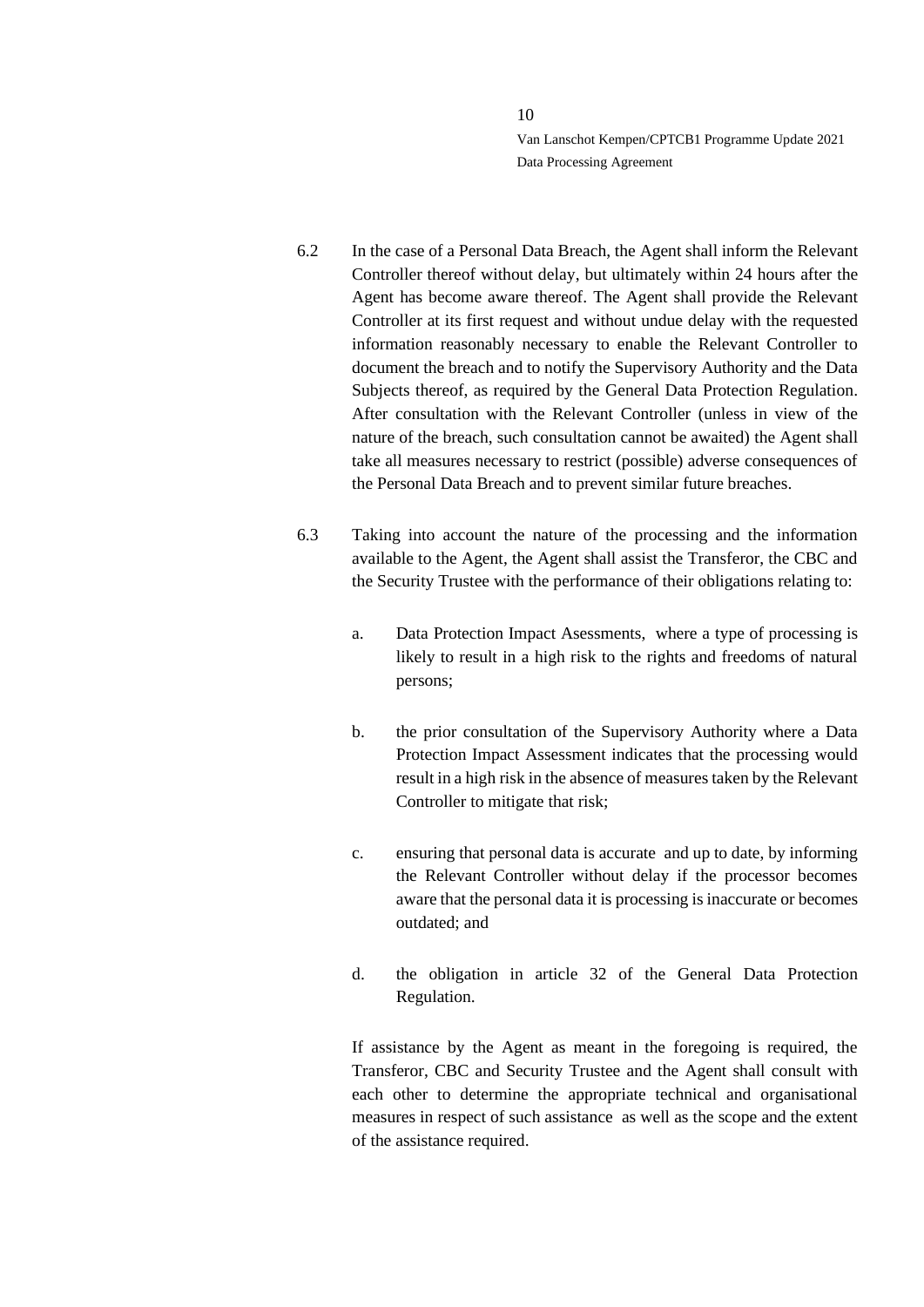# <span id="page-10-0"></span>**7. TERMINATION**

- 7.1 This Agreement shall terminate and be of no further force or effect upon termination of the Deposit Agreement. In the event that this Agreement is so terminated, the Agent shall in accordance with Clause 5.2 of the Deposit Agreement destroy the Escrow List of Loans, in as far as it has been deposited in the form of a CD-ROM or other electronic data carrier and the same has not been released pursuant to Article 3 of the Deposit Agreement. In the event the Escrow List of Loans was deposited in electronic file by way of e-mail to the Agent or other electronic transmission method the Escrow List of Loans shall be deleted from Agent's document management system, as required by Clause 5.2 of the Deposit Agreement.
- 7.2 If at any time this Agreement or any other Transaction Document entered into by any of the parties to this Agreement and the arrangements laid down herein and therein need to be modified as a result of the General Data Protection Regulation, the Implementation Act GDPR or any other applicable data protection act or regulation, the parties hereto will cooperate with and agree to any such modifications in order to enable each of the parties to this Agreement to comply with any requirements which apply to it under the General Data Protection Regulation, the Implementation Act GDPR or such other applicable data protection act or regulation.

#### <span id="page-10-1"></span>**8. NO DISSOLUTION, NO NULLIFICATION**

To the extent permitted by law, the parties hereby waive their rights pursuant to articles 6:265 to 6:272 inclusive of the Netherlands Civil Code to dissolve (*ontbinden*), or demand in legal proceedings the dissolution (*ontbinding*) of, this Agreement. Furthermore, to the extent permitted by law, the parties hereby waive their rights under article 6:228 of the Netherlands Civil Code to nullify (*vernietigen*), or demand in legal proceedings the nullification (*vernietiging*) of, this Agreement on the ground of error (*dwaling*).

#### <span id="page-10-2"></span>**9. NON-PETITION AND LIMITED RECOURSE**

9.1 In the event that the amounts received by the Agent from the CBC or the Security Trustee pursuant to or in connection with the Transaction Documents are insufficient to pay in full all amounts owed to the Agent by the CBC or the Security Trustee pursuant to or in connection with the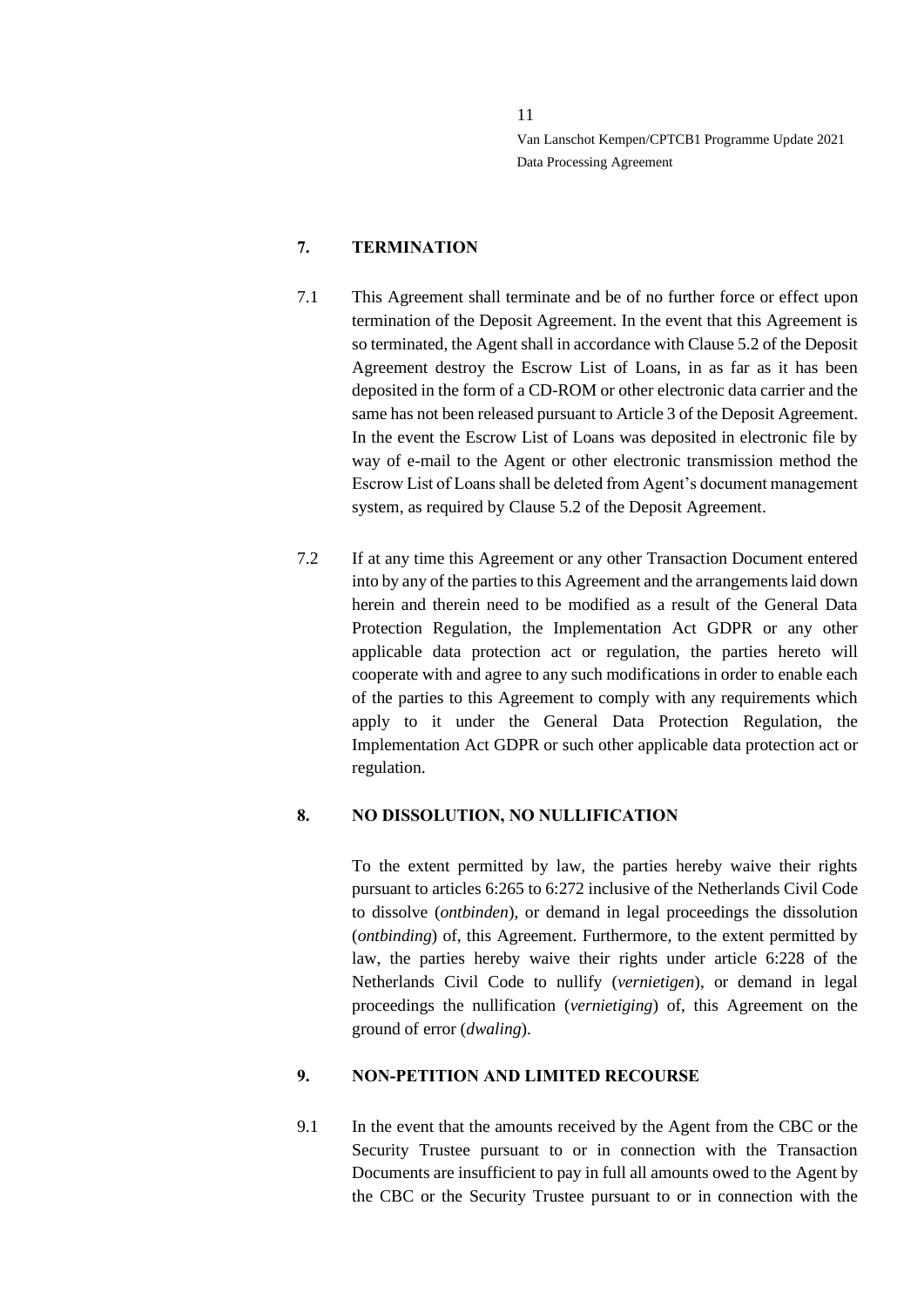Transaction Documents, then the Agent shall have no further claim against the CBC or the Security Trustee in respect of such unpaid amount.

9.2 The Agent may not institute against, or join any person in instituting against, the CBC or the Security Trustee any bankruptcy (*faillissement*), suspension of payments (*surseance van betaling*), dissolution (*ontbinding*), debt settlement (*schuldeisersakkoord*), liquidation (*vereffening*) or any similar proceedings in any jurisdiction until the expiry of a period of at least one (1) year after the latest maturing Covered Bond is paid in full.

#### <span id="page-11-0"></span>**10. GOVERNING LAW AND JURISDICTION**

This Agreement and any non-contractual obligations arising out of or in relation to this Agreement shall be governed by and construed in accordance with Dutch law. Any disputes arising out of or in connection with this Agreement including, without limitation, disputes relating to any non-contractual obligations arising out of or in connection with this Agreement shall be submitted to the exclusive jurisdiction of competent courts in Amsterdam, the Netherlands.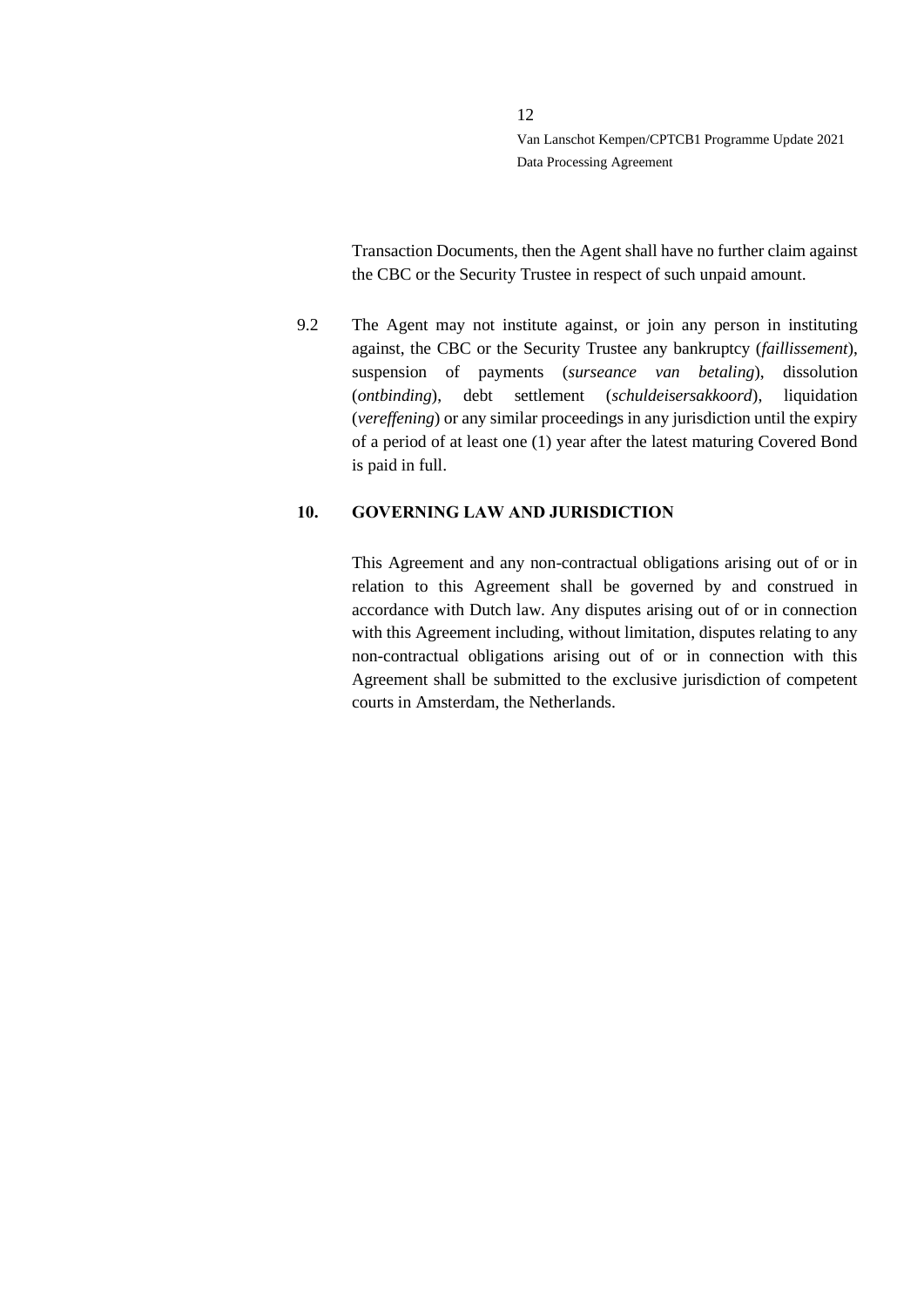**THIS AGREEMENT HAS BEEN LASTLY AMENDED AND RESTATED**  BY THE PARTIES HERETO PURSUANT TO THE DEED OF **AMENDMENT DATED 26 OCTOBER 2021 AND WHICH DEED OF AMENDMENT HAS BEEN SIGNED BY THE PARTIES HERETO.**

13

**VAN LANSCHOT KEMPEN N.V.**

**VAN LANSCHOT CONDITIONAL PASS-THROUGH COVERED BOND COMPANY B.V.**

**STICHTING SECURITY TRUSTEE VAN LANSCHOT PASS-THROUGH COVERED BOND COMPANY**

**ZUIDBROEK B.V.**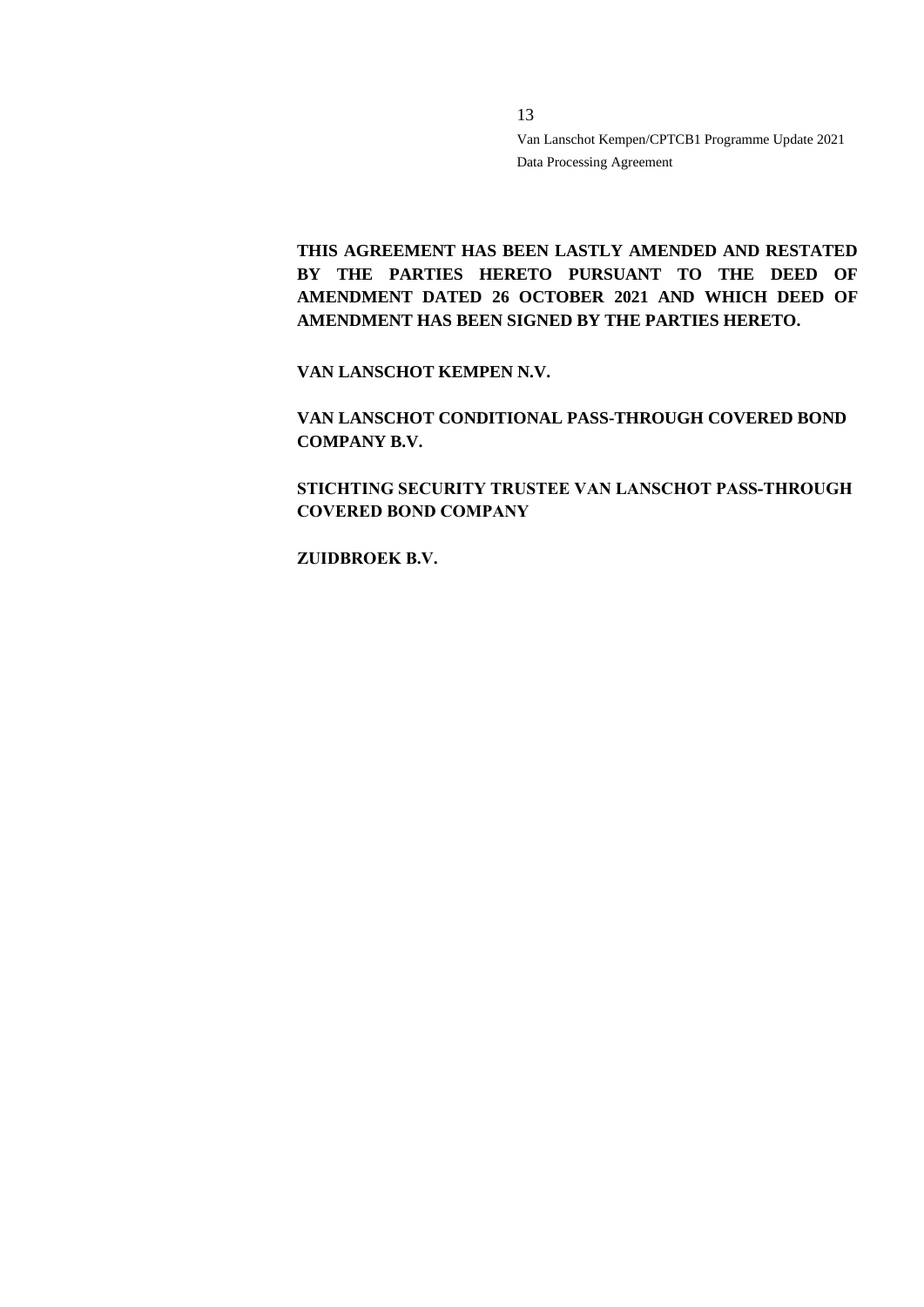14

Van Lanschot Kempen/CPTCB1 Programme Update 2021 Data Processing Agreement

# **SCHEDULE 1**

### **Processing:**

- a. to file the received Escrow List of Loans in the following manner:
	- i. CD-ROMs or any other electronic data carrier filed in a regular closed and locked office storage cupboard; and
	- ii. electronic documents, such as documents in the form of a Word document, Excel document or PDF document, filed in the electronic document management system of the Agent in a secure manner with restricted access and password protection; and
- b. to release the received Escrow List of Loans on the terms and subject to the conditions as set out in the Deposit Agreement

## **Categories of employees with access:**



**Subcontractors:**

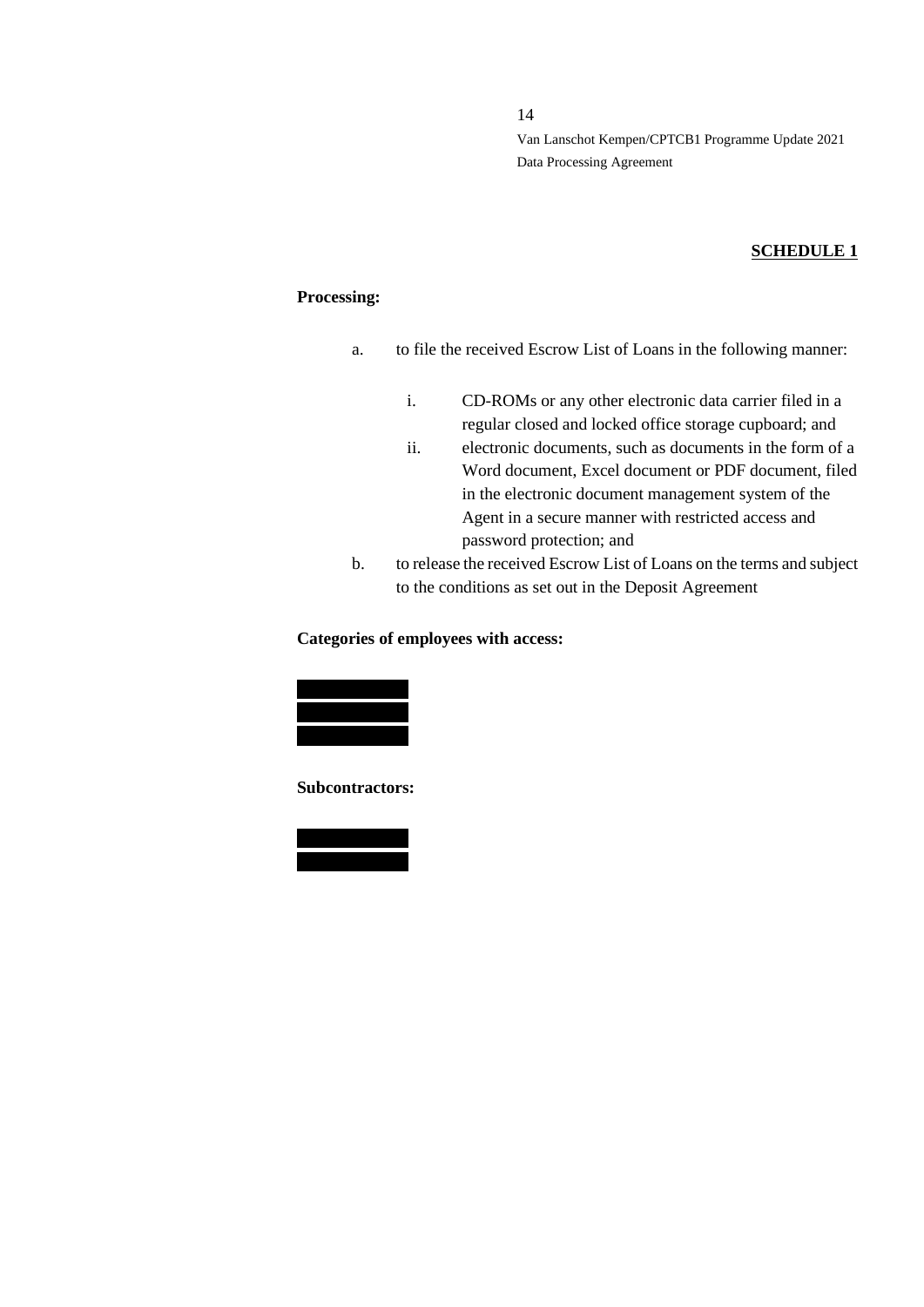#### **SCHEDULE 2**

# **Security measures taken by Zuidbroek B.V. to protect Personal Data pursuant to the General Data Protection Regulation**

- a. Security measures of office building include but are not limited to:
	- i. Physical security measures:
		- 1. Fire resistant safes.
		- 2. Anti-burglary bars for windows of room that holds archive of deeds.
		- 3. Main entrance of the building has a lock with a key, entrance to the office of Zuidbroek B.V. is secured by a separate door with a lock, alarm security and tag system.
	- ii. Access to the office is by means of keys and personal tags, which is only provided to employees of Zuidbroek B.V.
	- iii. The effectiveness of technical and organisational measures for ensuring the security of the Processing is regularly evaluated, at least twice a year.
	- iv. All documents are securely destructed, once a week, by

 $(X, X, S)$ , ISO 14001:2015, ISO 9001:2015.

Discarded documents are daily removed and securely disposed of in a sealed bin with lock.

b. IT security measures include but are not limited to:



Specifications of our datacenter:

- 1. Datacenter is located in the Netherlands.
- 2. Datacenter with high level security measures.
- 3. Private racks for hardware at datacenter.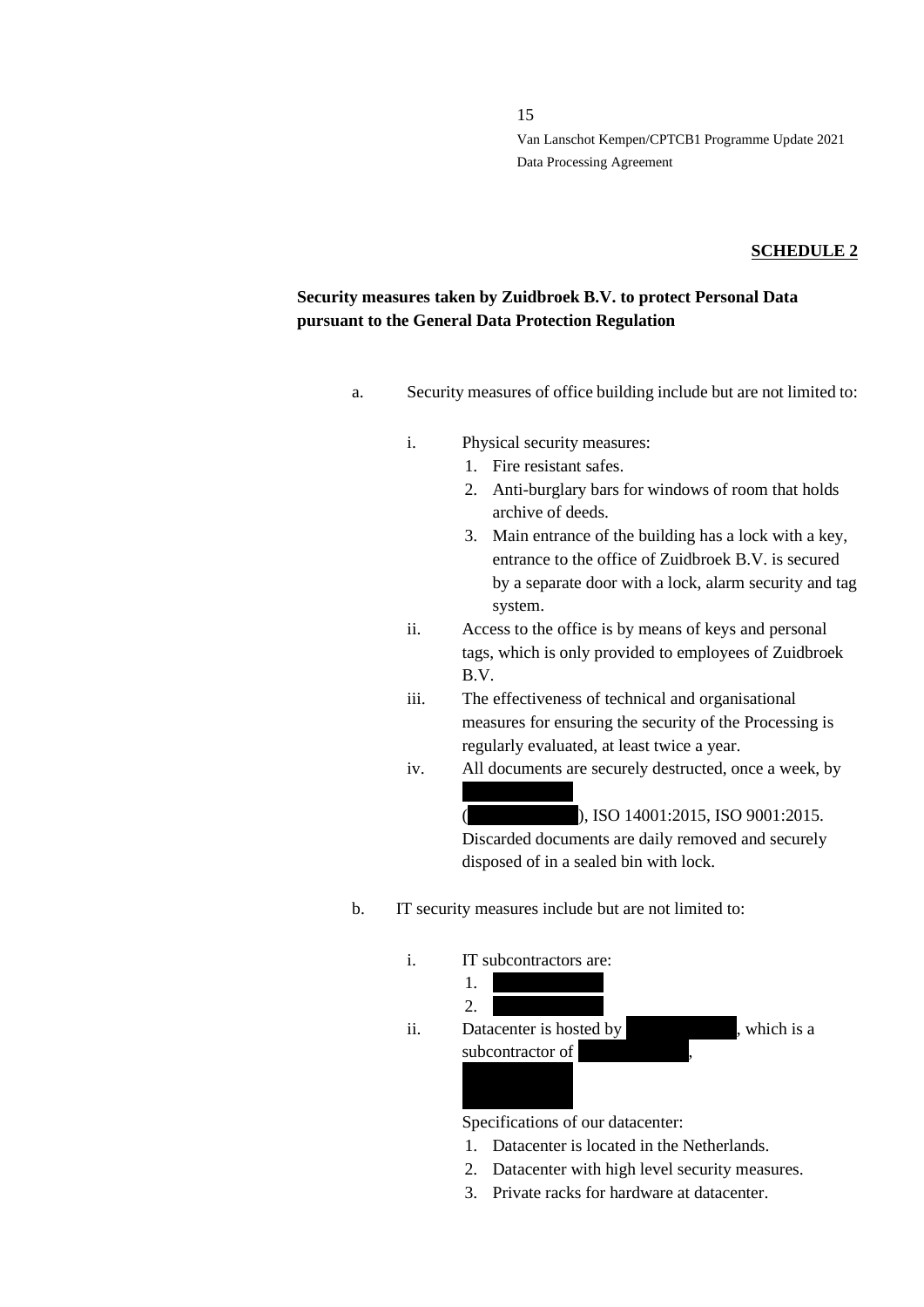16

Van Lanschot Kempen/CPTCB1 Programme Update 2021 Data Processing Agreement

- 4. Datacenter certifications: ISO 27001, ISO 50001, ISO 14001, ISO 9001, PCI DSS Level 1, FISMA High, FedRAMP High, SOC 2 Type 2, SOC 3, NEN 3140, NEN 1010, NEN 50110, AMS-IX – AMS1, Borg Class 4, U.S. Green building council LEED Gold, HIPAA.
- 5. Daily back- up of virtual systems (servers).
- iii. Back-up and recovery procedure of digital data to restore the availability and access to personal data in a timely manner in the event of a physical or technical incident is in place.
- iv. Virusscanners and firewalls are in place. All emails are scanned on virusses, trojans networkworm and all other known and unknown threats.
- v. Content scanning, filtering and email management. All email content and attachments are scanned on unauthorised content.
- vi. Anti-spam engine.
- vii. E-mail firewall.
- viii. Secure exchange of documentation.
- ix. Personal data is subject to the civil-law notary's obligation of professional confidentiality; unauthorised parties have no access to personal data.
- x. Personal data will not be retained any longer than necessary for the purpose for which it is collected.
- xi. Access to IT systems from within the office is only possible with a user name and a secure password. Passwords must contain at least 8 characters, at least one Lowercase and one Uppercase, a symbol and a number and must be changed regularly.
- xii. Remote access to IT systems is only possible with a password, a pin-code and two-factor-authentication (Google Authenticator). A secure internetbrowser must be used. The password must contain at least 8 characters, at least one Lowercase and one Uppercase, a symbol and a number and must be changed regularly.
- xiii. Daily back-up of virtual systems (servers), email and data.
- xiv. Monthly simulation recovery procedure.
- xv. Daily check back-up software.